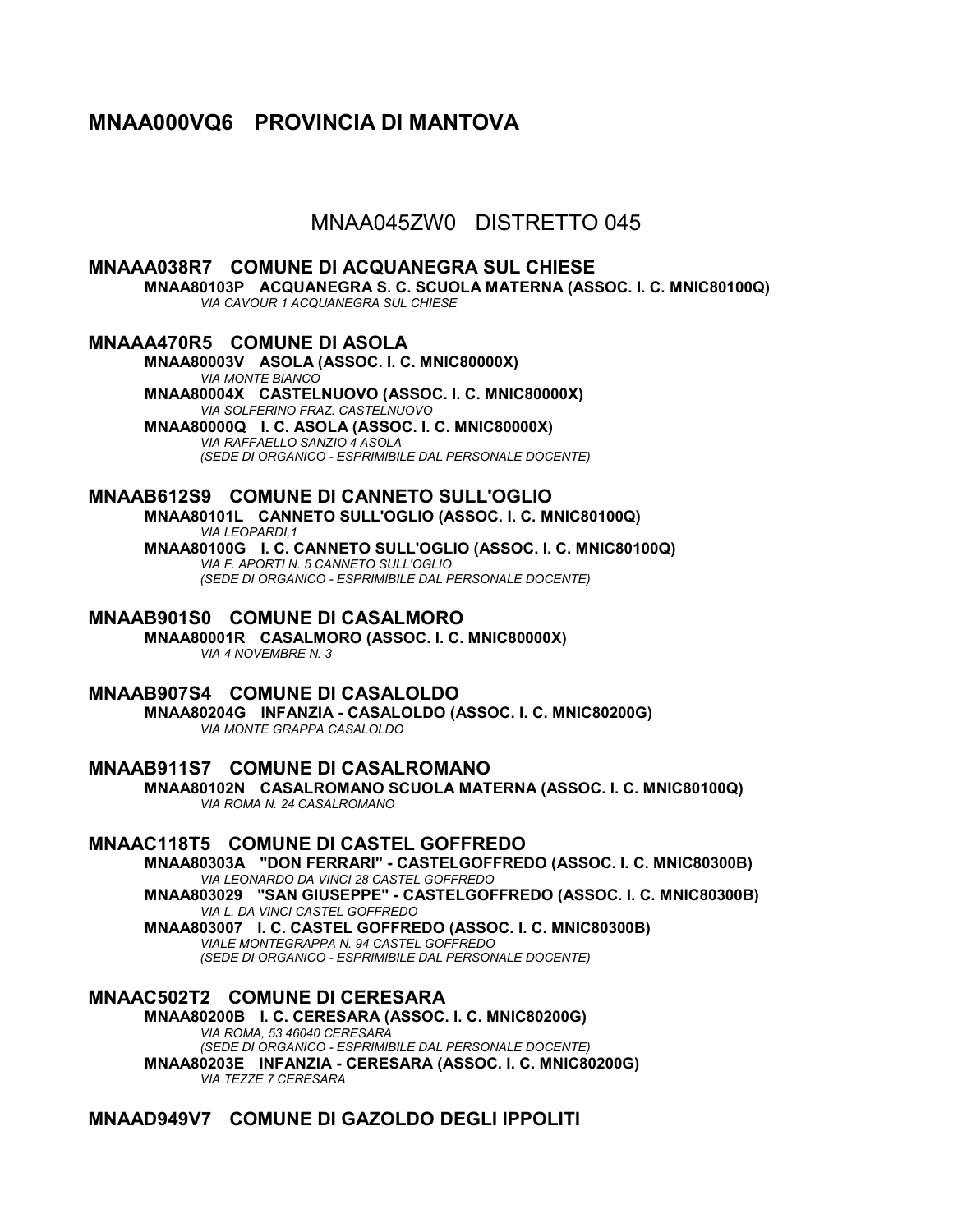**MNAA80205L INFANZIA " LA COCCINELLA" (ASSOC. I. C. MNIC80200G)** *VIA GEROLA, 2 GAZOLDO DEGLI IPPOLITI*

**MNAAG717Y7 COMUNE DI PIUBEGA MNAA80206N INFANZIA - PIUBEGA (ASSOC. I. C. MNIC80200G)** *VIA ROMA 38 PIUBEGA*

**MNAAH218Z8 COMUNE DI REDONDESCO MNAA80002T REDONDESCO (ASSOC. I. C. MNIC80000X)** *PIAZZA 4 NOVEMBRE 1*

# MNAA046ZX7 DISTRETTO 046

**MNAAC312T6 COMUNE DI CASTIGLIONE DELLE STIVIERE MNAA80801B BERSAGLIO (ASSOC. I. C. MNIC80800E)** *CASTIGLIONE DELLE STIVIERE VIA EUROPA,6* **MNAA80701G GOZZOLINA (ASSOC. I. C. MNIC80700P)** *VIA PAIASSI FRAZ. GOZZOLINA* **MNAA80802C GROLE (ASSOC. I. C. MNIC80800E)** *CASTIGLIONE DELLE STIVIERE FRAZ. GROLE* **MNAA80700E I. C. CASTIGLIONE STIVIERE II (ASSOC. I. C. MNIC80700P)** *LOCALITA' SAN PIETRO CASTIGLIONE DELLE STIVIERE (SEDE DI ORGANICO - ESPRIMIBILE DAL PERSONALE DOCENTE)* **MNAA80800A I. C. CASTIGLIONE STIVIERE 1 (ASSOC. I. C. MNIC80800E)** *VIA GRIDONIA GONZAGA, 8 CASTIGLIONE DELLE STIVIERE (SEDE DI ORGANICO - ESPRIMIBILE DAL PERSONALE DOCENTE)* **MNAA80702L SAN PIETRO (ASSOC. I. C. MNIC80700P)**

*LOCALITA SAN PIETRO CASTIGLIONE DELLE STIVIERE*

# **MNAAC406T7 COMUNE DI CAVRIANA**

**MNAA80603T INFANZIA CAVRIANA (ASSOC. I. C. MNIC80600V)** *PIAZZA GENERAL MATTIOLI, 2 CAVRIANA*

### **MNAAE078W9 COMUNE DI GOITO**

**MNAA805021 CERLONGO (ASSOC. I. C. MNIC805003)** *VIA CERRI 6 FRAZ. CERLONGO* **MNAA80501X GOITO (ASSOC. I. C. MNIC805003)** *VIA C. BATTISTI* **MNAA80500V ISTITUTO COMPRENSIVO GOITO (ASSOC. I. C. MNIC805003)** *VIA D. ALIGHIERI 49 GOITO (SEDE DI ORGANICO - ESPRIMIBILE DAL PERSONALE DOCENTE)* **MNAA805032 MAIOLI (ASSOC. I. C. MNIC805003)** *VIA CA' DICIOTTO FRAZ. MAIOLI*

**MNAA805043 SOLAROLO (ASSOC. I. C. MNIC805003)** *VIA SOLAROLO FRAZ. SOLAROLO*

# **MNAAE261W2 COMUNE DI GUIDIZZOLO**

**MNAA80602R INFANZIA BIRBESI (ASSOC. I. C. MNIC80600V)** *VIA MONUMENTO,2 FRAZ. BIRBESI* **MNAA80601Q INFANZIA GUIDIZZOLO (ASSOC. I. C. MNIC80600V)** *VIA DONATORI DI SANGUE, 12 GUIDIZZOLO* **MNAA80600P ISTITUTO COMPR. GUIDIZZOLO (ASSOC. I. C. MNIC80600V)** *VIALE MARTIRI DELLA LIBERTA',8 GUIDIZZOLO (SEDE DI ORGANICO - ESPRIMIBILE DAL PERSONALE DOCENTE)*

# **MNAAF086X9 COMUNE DI MEDOLE**

**MNAA80803D INFANZIA - MEDOLE (ASSOC. I. C. MNIC80800E)** *VIA MAZZINI 47 MEDOLE*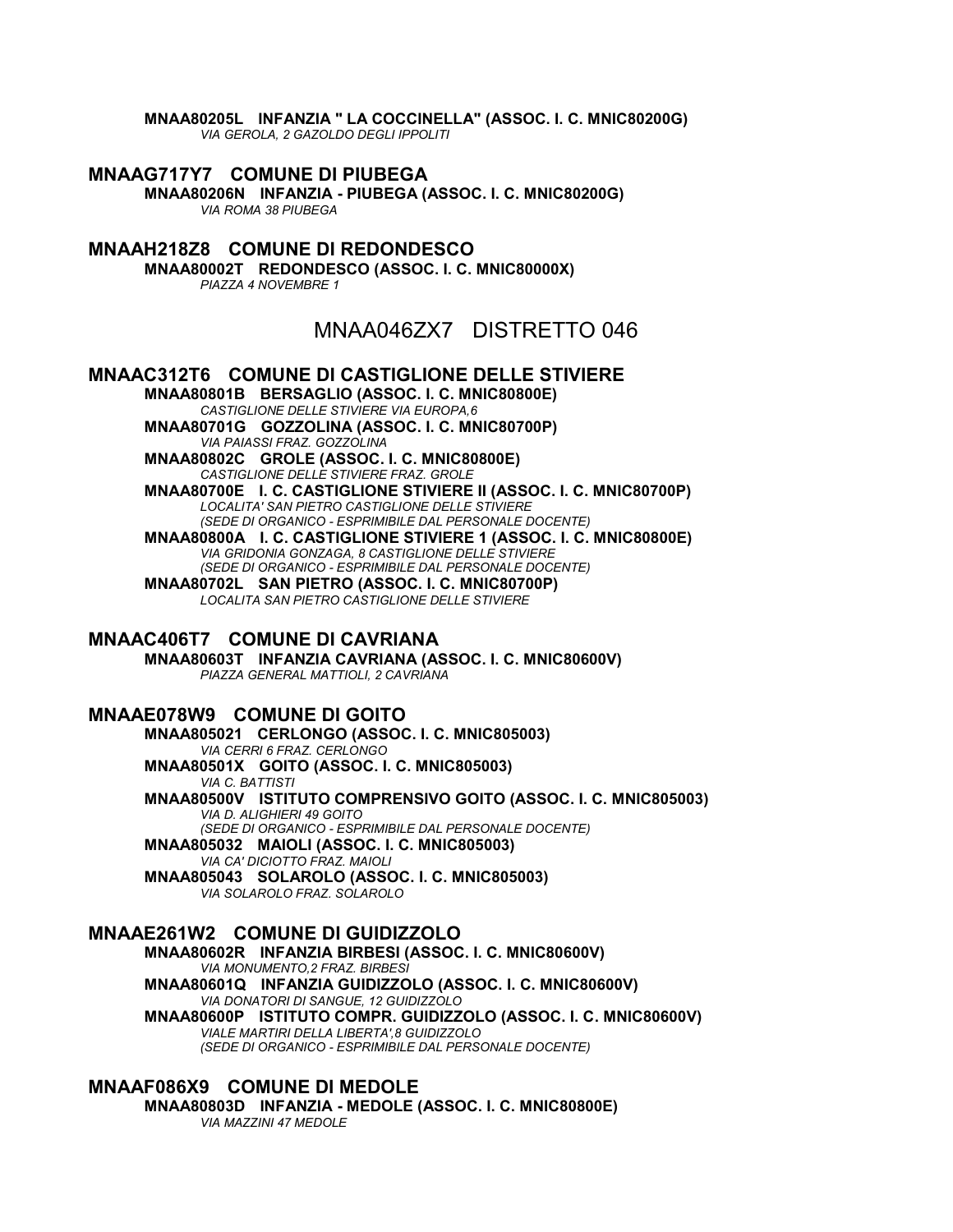#### **MNAAF705X1 COMUNE DI MONZAMBANO**

**MNAA804058 SC. INFANZIA CASTELLARO LAGUSE (ASSOC. I. C. MNIC804007)** *VIA MAZZOLARI 6 CASTELLARO LAGUSELLO*

**MNAAG862Y7 COMUNE DI PONTI SUL MINCIO MNAA804069 SC. INFANZIA PONTI S/M "GREEN" (ASSOC. I. C. MNIC804007)** *VIA S. MARTINO E SOLFERINO 30/C PONTI SUL MINCIO*

#### **MNAAI801A0 COMUNE DI SOLFERINO**

**MNAA80604V INFANZIA - SOLFERINO (ASSOC. I. C. MNIC80600V)** *VIA CAVRIANA 9 SOLFERINO*

### **MNAAM125D9 COMUNE DI VOLTA MANTOVANA**

**MNAA804003 I. C. VOLTA MANTOVANA (ASSOC. I. C. MNIC804007)** *VIALE G. MARCONI 18/A VOLTA MANTOVANA (SEDE DI ORGANICO - ESPRIMIBILE DAL PERSONALE DOCENTE)* **MNAA804025 SC. INFANZIA CERETA (ASSOC. I. C. MNIC804007)** *VIA AVIS 68 VOLTA MANTOVANA*

**MNAA804014 SC. INFANZIA VOLTA MANTOVANA (ASSOC. I. C. MNIC804007)** *VIA BONOMI, 41 VOLTA MANTOVANA*

# MNAA047ZY1 DISTRETTO 047

#### **MNAAA575R9 COMUNE DI BAGNOLO SAN VITO**

**MNAA811006 I. C. BAGNOLO SAN VITO (ASSOC. I. C. MNIC81100A)** *VIA MATTEOTTI 23 (SEDE DI ORGANICO - ESPRIMIBILE DAL PERSONALE DOCENTE)* **MNAA811028 INFANZIA BAGNOLO SAN VITO (ASSOC. I. C. MNIC81100A)** *VIA ROMA, 14 BAGNOLO SAN VITO* **MNAA811017 INFANZIA SAN BIAGIO (ASSOC. I. C. MNIC81100A)** *VIA ALLENDE, 1 SAN BIAGIO*

### **MNAAA866R8 COMUNE DI BIGARELLO**

**MNAA81604D INFANZIA BIGARELLO (ASSOC. I. C. MNIC81600D)** *VIA STRADELLA 10 FRAZ STRADELLA*

### **MNAAC059T2 COMUNE DI CASTELBELFORTE**

**MNAA82803P 'CASTELBELFORTE' (ASSOC. I. C. MNIC82800Q)** *VIA MANZONI CASTELBELFORTE*

### **MNAAC076T6 COMUNE DI CASTEL D'ARIO**

**MNAA81503L CASTEL D'ARIO - CAPOLUOGO (ASSOC. I. C. MNIC81500N)** *VIA MARCONI, 52/A CASTEL D'ARIO*

### **MNAAC195T7 COMUNE DI CASTELLUCCHIO**

**MNAA82701R CASTELLUCCHIO (ASSOC. I. C. MNIC82700X)** *PIAZZA GARDINI N. 6* **MNAA82700Q I. C. CASTELLUCCHIO (ASSOC. I. C. MNIC82700X)** *VIA ROMA 3/A CASTELLUCCHIO (SEDE DI ORGANICO - ESPRIMIBILE DAL PERSONALE DOCENTE)* **MNAA82702T SARGINESCO (ASSOC. I. C. MNIC82700X)** *VIA MAINOLDA N. 10/A*

#### **MNAAD227V8 COMUNE DI CURTATONE MNAA812046 BUSCOLDO (ASSOC. I. C. MNIC812006)**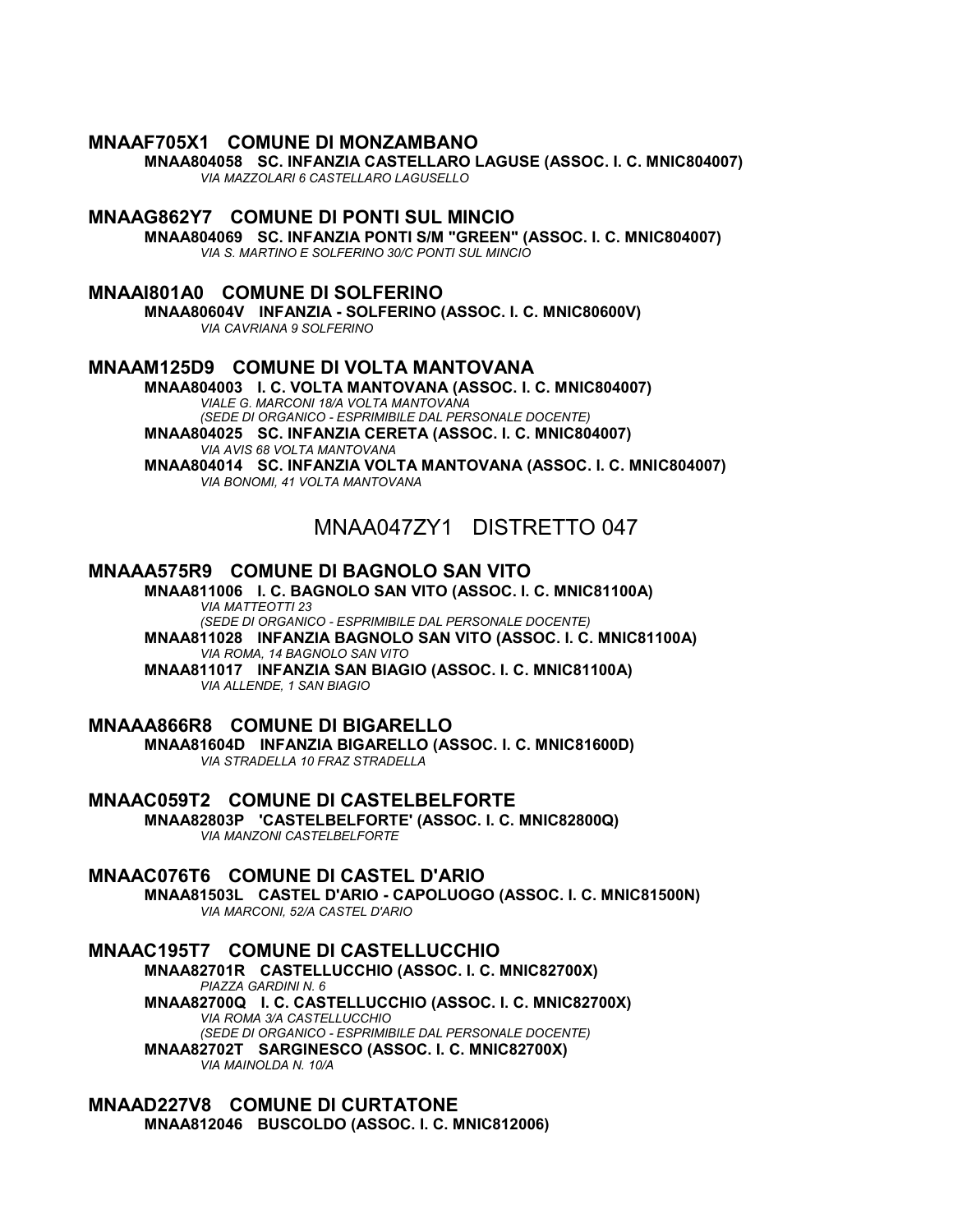*VIA MAGGIOLINI, 10 FRAZ. BUSCOLDO*

**MNAA812013 EREMO (ASSOC. I. C. MNIC812006)** *VIA SILVIO PELLICO,18 FRAZ. EREMO* **MNAA812002 I. C. CURTATONE (ASSOC. I. C. MNIC812006)** *VIA MAGGIOLINI 6 BUSCOLDO (SEDE DI ORGANICO - ESPRIMIBILE DAL PERSONALE DOCENTE)* **MNAA812035 LEVATA (ASSOC. I. C. MNIC812006)** *VIA MONTESSORI, 2 FRAZ. LEVATA* **MNAA812024 SAN SILVESTRO (ASSOC. I. C. MNIC812006)** *VIA NERUDA, 1 FRAZ. SAN SILVESTRO* **MNAAE897W5 COMUNE DI MANTOVA MNAA83604P "CAMPOGALLIANI" (ASSOC. I. C. MNIC83600P)** *VIA PARILLA, 3 MANTOVA* **MNAA83602L "COLLODI" (ASSOC. I. C. MNIC83600P)** *VIA INDIPENDENZA 22/A MANTOVA* **MNAA83603N "RICORDO AI CADUTI" (ASSOC. I. C. MNIC83600P)** *VIA CREMONA, 56 BORGO ANGELI* **MNAA83601G "TOM SAWYER" (ASSOC. I. C. MNIC83600P)** *VIA P. MIGLIORETTI BORGO CHIESANUOVA* **MNAA82901C 'GIANNI RODARI' (ASSOC. I. C. MNIC82900G)** *VIA PLATINA 1 MANTOVA* **MNAA82902D ANNA FRANK (ASSOC. I. C. MNIC82900G)** *VIA VOLTA 10/A MANTOVA* **MNAA82800G I. C. MANTOVA 1 (ASSOC. I. C. MNIC82800Q)** *PIAZZA SEMINARIO, 4 MANTOVA (SEDE DI ORGANICO - ESPRIMIBILE DAL PERSONALE DOCENTE)* **MNAA82900B I. C. MANTOVA 2 (ASSOC. I. C. MNIC82900G)** *VIA GROSSI 5 MANTOVA (SEDE DI ORGANICO - ESPRIMIBILE DAL PERSONALE DOCENTE)* **MNAA83600E I. C. MANTOVA 3 (ASSOC. I. C. MNIC83600P)** *VIA CONCILIAZIONE 75 MANTOVA (SEDE DI ORGANICO - ESPRIMIBILE DAL PERSONALE DOCENTE)*

**MNAA82801L LUNETTA - 'BERNI' (ASSOC. I. C. MNIC82800Q)** *VIA SARAJEVO 4 - QUARTIERE LUNETTA MANTOVA*

**MNAA82802N SCUOLA DELL'INFANZIA"PACCHIONI" (ASSOC. I. C. MNIC82800Q)** *PIAZZA TOLAZZI 1*

### **MNAAE962W6 COMUNE DI MARMIROLO**

**MNAA81402Q 'MARMIROLO ' (ASSOC. I. C. MNIC81400T)** *VIA G. PACCHIONI 5 MARMIROLO* **MNAA81401P 'POZZOLO' (ASSOC. I. C. MNIC81400T)** *VIA REBOLINE 2 MARMIROLO - FRAZ. POZZOLO* **MNAA81400N IST. COMPR. MARMIROLO (ASSOC. I. C. MNIC81400T)**

### *VIA PARINI 2 MARMIROLO (SEDE DI ORGANICO - ESPRIMIBILE DAL PERSONALE DOCENTE)*

### **MNAAG917Y5 COMUNE DI PORTO MANTOVANO**

**MNAA81301V BANCOLE SCUOLA INFANZIA TREVES (ASSOC. I. C. MNIC813002)** *VIA TREVES FRAZ. BANCOLE*

**MNAA81302X DRASSO SCUOLA INFANZIA (ASSOC. I. C. MNIC813002)** *VIA PAPA GIOVANNI XXIII? PORTO MANTOVANO*

**MNAA81300T I. C. PORTO MANTOVANO (ASSOC. I. C. MNIC813002)** *VIA CLAUDIO MONTEVERDI PORTO MANTOVANO (SEDE DI ORGANICO - ESPRIMIBILE DAL PERSONALE DOCENTE)*

**MNAA813031 S. ANTONIO - SCUOLA INFANZIA (ASSOC. I. C. MNIC813002)** *VIA EINAUDI, 6 FRAZ. S. ANTONIO*

**MNAA813042 SOAVE - SCUOLA INFANZIA (ASSOC. I. C. MNIC813002)** *PIAZZA SALVADOR ALLENDE 23 FRAZ. SOAVE*

### **MNAAH481Z2 COMUNE DI RODIGO MNAA827062 RIVALTA INFANZIA R. MINELLI (ASSOC. I. C. MNIC82700X)**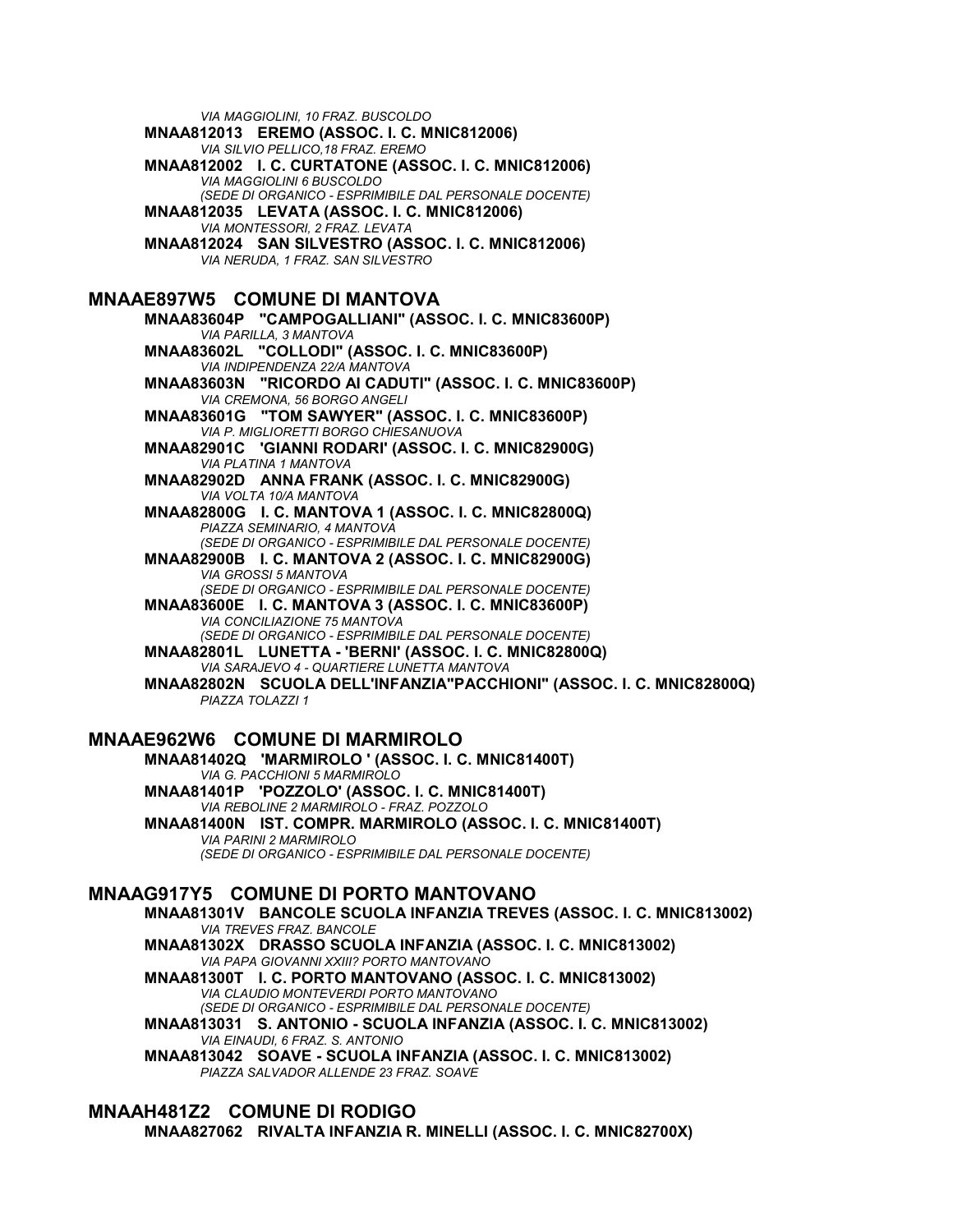*VIA GEMENTI FRAZ RIVALTA*

**MNAA827051 RODIGO INFANZIA BELLOCCHIO (ASSOC. I. C. MNIC82700X)** *VIA RITA CASTAGNA 1 RODIGO*

# **MNAAH541Z4 COMUNE DI RONCOFERRARO**

**MNAA81500D I. C. RONCOFERRARO (ASSOC. I. C. MNIC81500N)** *VIA PIETRO NENNI 11 RONCOFERRARO (SEDE DI ORGANICO - ESPRIMIBILE DAL PERSONALE DOCENTE)* **MNAA81501E RONCOFERRARO (ASSOC. I. C. MNIC81500N)** *VIA P. NENNI, 13*

**MNAA81502G VILLA GARIBALDI (ASSOC. I. C. MNIC81500N)** *VIA C. BATTISTI FRAZ. VILLA GARIBALDI*

## **MNAAH604Z3 COMUNE DI ROVERBELLA**

**MNAA818023 CASTIGLIONE MANTOVANO (ASSOC. I. C. MNIC818005)** *VIA D. ALIGHIERI FRAZ. CASTIGLIONE MANT. NO*

**MNAA818001 I. C. ROVERBELLA (ASSOC. I. C. MNIC818005)** *VIA TRENTO E TRIESTE,2 ROVERBELLA (SEDE DI ORGANICO - ESPRIMIBILE DAL PERSONALE DOCENTE)*

**MNAA818034 MALAVICINA (ASSOC. I. C. MNIC818005)** *VIA ALDO MORO FRAZ. MALAVICINA* **MNAA818012 ROVERBELLA (ASSOC. I. C. MNIC818005)**

*VIA DON BAZZOTTI*

### **MNAAH883Z6 COMUNE DI SAN GIORGIO DI MANTOVA**

**MNAA816009 I. C. SAN GIORGIO DI MN (ASSOC. I. C. MNIC81600D)** *PIAZZA 8 MARZO FR. CASELLE (SEDE DI ORGANICO - ESPRIMIBILE DAL PERSONALE DOCENTE)* **MNAA81603C MOTTELLA - "COLLODI" (ASSOC. I. C. MNIC81600D)**

*VIA SALVO D'ACQUISTO 6/A MOTTELLA* **MNAA81601A MOTTELLA - 'ANDERSEN' (ASSOC. I. C. MNIC81600D)** *PIAZZA REPUBBLICA 14 FRAZ MOTTELLA*

**MNAA81602B TRIPOLI - 'GIANNI RODARI' (ASSOC. I. C. MNIC81600D)** *VIA PIAVE 5 FRAZ. TRIPOLI*

#### **MNAAM340D0 COMUNE DI BORGO VIRGILIO**

**MNAA81001B CAPPELLETTA DI BORGO VIRGILIO (ASSOC. I. C. MNIC81000E)** *VIA COSTA 2 FRAZ CAPPELLETTA*

**MNAA81003D CERESE DI BORGO VIRGILIO (ASSOC. I. C. MNIC81000E)** *VIA F. LLI CERVI 26 FRAZ. CERESE* **MNAA81000A I. C. VIRGILIO (ASSOC. I. C. MNIC81000E)**

*VIA AMENDOLA N. 1 CERESE DI BORGO VIRGILIO (SEDE DI ORGANICO - ESPRIMIBILE DAL PERSONALE DOCENTE)*

**MNAA81002C PIETOLE DI BORGO VIRGILIO (ASSOC. I. C. MNIC81000E)** *VIA GEORGICHE 16 FRAZ PIETOLE*

# MNAA048ZZ0 DISTRETTO 048

### **MNAAD529V5 COMUNE DI FELONICA**

**MNAA82203Q SCUOLA INFANZIA DI FELONICA (ASSOC. I. C. MNIC82200R)** *VIA GARIBALDI, 83 FELONICA*

**MNAAE818W5 COMUNE DI MAGNACAVALLO MNAA81902V MAGNACAVALLO - ROSA AGAZZI (ASSOC. I. C. MNIC819001)** *VIA FRATELLI FERRARI, 24 MAGNACAVALLO*

**MNAAF804X6 COMUNE DI VILLA POMA MNAA819041 VILLA POMA (ASSOC. I. C. MNIC819001)**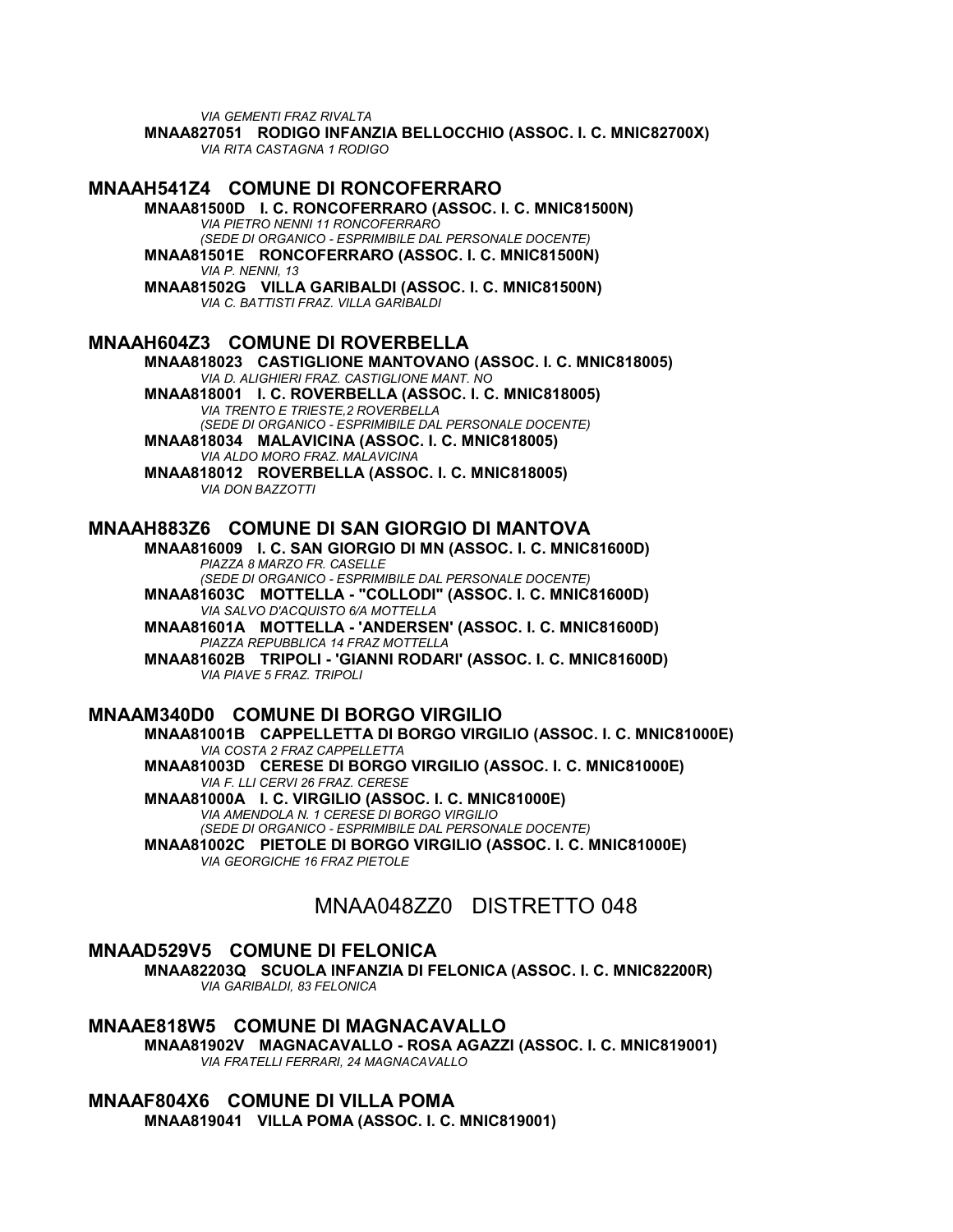*VIA MARCONI, 3*

## **MNAAG186Y7 COMUNE DI OSTIGLIA**

**MNAA820034 "ADELMA CANOSSA BOZZINI DRAGHI" (ASSOC. I. C. MNIC820005)** *VIA BONAZZI 20 OSTIGLIA*

**MNAA820001 I. C. OSTIGLIA (ASSOC. I. C. MNIC820005)**

*VIA BONAZZI 9 OSTIGLIA*

*(SEDE DI ORGANICO - ESPRIMIBILE DAL PERSONALE DOCENTE)*

## **MNAAG633Y8 COMUNE DI PIEVE DI CORIANO**

**MNAA820056 PIEVE CORIANO"M. T. CALCUTTA" (ASSOC. I. C. MNIC820005)** *VIA VERDI 15 PIEVE DI CORIANO*

**MNAAG753Y3 COMUNE DI POGGIO RUSCO**

**MNAA81900R I. C. POGGIO RUSCO (ASSOC. I. C. MNIC819001)** *VIA MARTIRI DELLA LIBERTA', 43 POGGIO RUSCO (SEDE DI ORGANICO - ESPRIMIBILE DAL PERSONALE DOCENTE)* **MNAA81901T POGGIO RUSCO (ASSOC. I. C. MNIC819001)** *PIAZZALE ZANARDI,*

## **MNAAH129Z2 COMUNE DI QUINGENTOLE**

**MNAA82102V INFANZIA QUINGENTOLE (ASSOC. I. C. MNIC821001)** *PIAZZA ITALIA N. 25*

### **MNAAH143Z9 COMUNE DI QUISTELLO**

**MNAA82101T INFANZIA QUISTELLO (ASSOC. I. C. MNIC821001)** *VIA OBERDAN 40*

**MNAA82100R ISTITUTO COMPRENSIVO QUISTELLO (ASSOC. I. C. MNIC821001)** *VIA SALVADOR ALLENDE N. 7 QUISTELLO (SEDE DI ORGANICO - ESPRIMIBILE DAL PERSONALE DOCENTE)*

## **MNAAH248Z8 COMUNE DI REVERE**

**MNAA820012 REVERE "DON ZENO SALTINI" (ASSOC. I. C. MNIC820005)** *VIA IPPOLITO NIEVO 4 REVERE*

### **MNAAH870Z7 COMUNE DI SAN GIACOMO DELLE SEGNATE**

**MNAA82103X INFANZIA SAN GIACOMO D/ SEGNATE (ASSOC. I. C. MNIC821001)** *VIA DELLO SPORT N. 11*

**MNAAH912Z6 COMUNE DI SAN GIOVANNI DEL DOSSO MNAA81903X SAN GIOVANNI DEL DOSSO (ASSOC. I. C. MNIC819001)** *VIA VIRGILIO, 12*

## **MNAAI532A0 COMUNE DI SCHIVENOGLIA**

**MNAA821041 INFANZIA SCHIVENOGLIA (ASSOC. I. C. MNIC821001)** *VIA DONATORI SANGUE 3*

**MNAAI632A4 COMUNE DI SERMIDE**

**MNAA82200L I. C. SERMIDE (ASSOC. I. C. MNIC82200R)** *VIA ZAMBELLI, 2 SERMIDE (SEDE DI ORGANICO - ESPRIMIBILE DAL PERSONALE DOCENTE)* **MNAA82204R SCUOLA INFANZIA DI SANTA CROCE (ASSOC. I. C. MNIC82200R)** *VIA MILAZZO, 73 SERMIDE FRAZ. NE S. CROCE* **MNAA82202P SCUOLA INFANZIA MOGLIA (ASSOC. I. C. MNIC82200R)**

*VIA A. VOLTA,73 SERMIDE FRAZ. MOGLIA* **MNAA82201N SCUOLA INFANZIA SERMIDE (ASSOC. I. C. MNIC82200R)** *VIALE RINASCITA, 70 SERMIDE*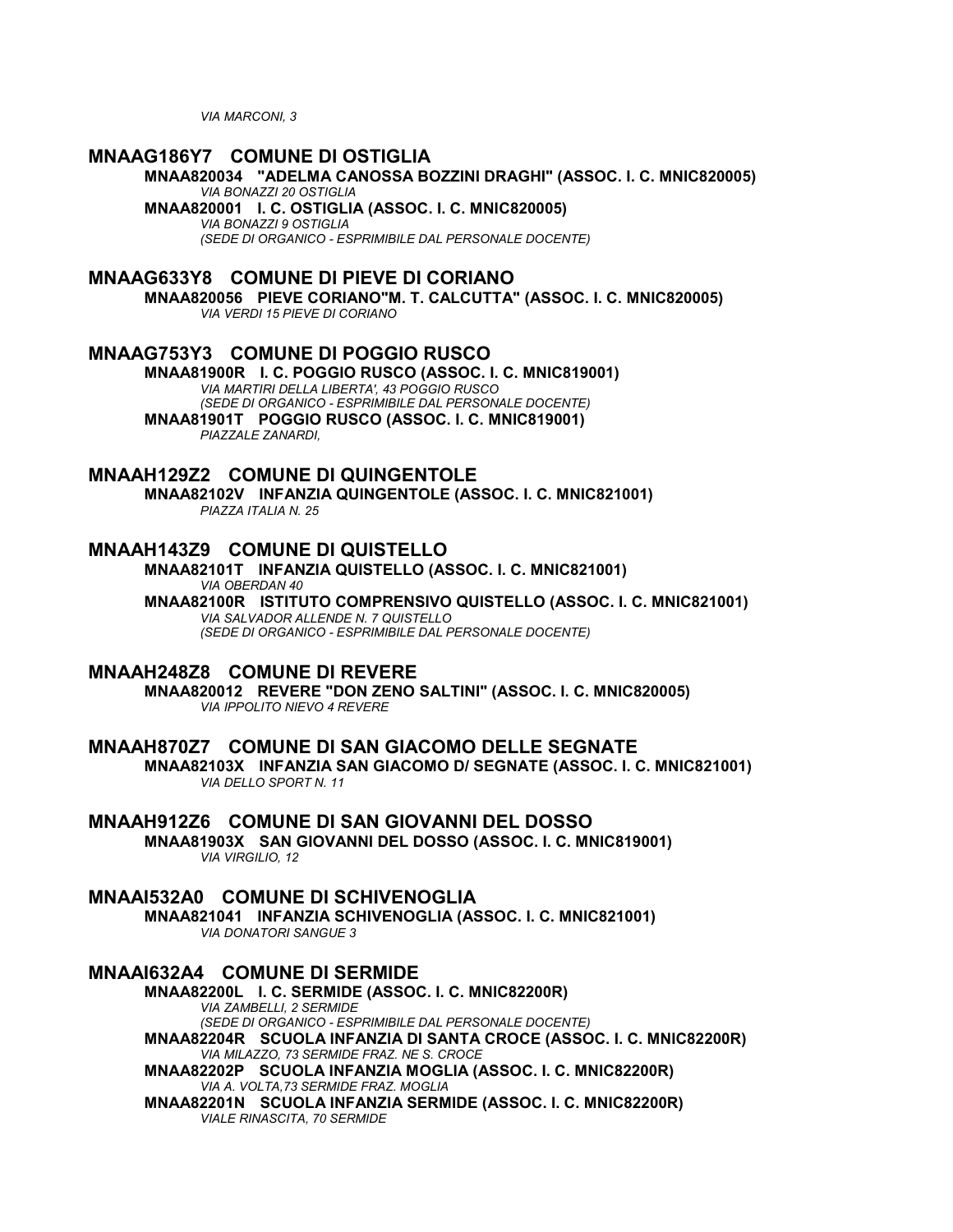# **MNAAI662A7 COMUNE DI SERRAVALLE A PO**

**MNAA820045 SERRAVALLE A PO (ASSOC. I. C. MNIC820005)**

*VIA GIOVANNI XXIII N. 2*

# **MNAAL015C7 COMUNE DI SUSTINENTE**

**MNAA820023 SUSTINENTE "F. LLI G. GONZAGA " (ASSOC. I. C. MNIC820005)** *VIA MANZONI 313/B SUSTINENTE*

MNAA049ZA2 DISTRETTO 049

### **MNAAB012S8 COMUNE DI MOTTEGGIANA**

**MNAA82402A ' VILLA SAVIOLA ' (ASSOC. I. C. MNIC82400C)** *VIA OLIVIERI MOTTEGGIANA FR. V. SAVIOLA*

## **MNAAE089W5 COMUNE DI GONZAGA**

**MNAA83501Q GONZAGA SCUOLA INFANZIA (ASSOC. I. C. MNIC83500V)** *VIA CANARO GONZAGA* **MNAA83500P I. C. GONZAGA (ASSOC. I. C. MNIC83500V)** *VIA L. PEDRONI 7/B GONZAGA (SEDE DI ORGANICO - ESPRIMIBILE DAL PERSONALE DOCENTE)* **MNAA83502R PALIDANO SCUOLA INFANZIA (ASSOC. I. C. MNIC83500V)** *VIA CARLO GUERRIERI PALIDANO*

### **MNAAF267X5 COMUNE DI MOGLIA**

**MNAA834043 BONDANELLO -INFANZIA COLLODI (ASSOC. I. C. MNIC834003)** *VIA C. BATTISTI N. 68 FRAZ. BONDANELLO* **MNAA834032 MOGLIA -INFANZIA RODARI (ASSOC. I. C. MNIC834003)** *VIA CAVOUR 5 MOGLIA*

#### **MNAAG417Y8 COMUNE DI PEGOGNAGA**

**MNAA832007 I. C. PEGOGNAGA (ASSOC. I. C. MNIC83200B)** *PIAZZA VITTORIO VENETO 14/A (SEDE DI ORGANICO - ESPRIMIBILE DAL PERSONALE DOCENTE)* **MNAA832018 PEGOGNAGA INFANZIA MADRE NOEMI (ASSOC. I. C. MNIC83200B)** *VIA VERDI N. 14 PEGOGNAGA*

# **MNAAH771Z2 COMUNE DI SAN BENEDETTO PO**

**MNAA83400V I. C. SAN BENEDETTO PO - MOGLIA (ASSOC. I. C. MNIC834003)** *VIA DUGONI N. 26 SAN BENEDETTO PO (SEDE DI ORGANICO - ESPRIMIBILE DAL PERSONALE DOCENTE)* **MNAA834021 SAN BENEDETTO PO - G. GARIBALDI (ASSOC. I. C. MNIC834003)** *VIA GABRIELE D'ANNUNZIO N. 20 SAN BENEDETTO PO*

**MNAA83401X SAN BENEDETTO PO - IL GIROTONDO (ASSOC. I. C. MNIC834003)** *VIA EUGENIO DUGONI N. 28 SAN BENEDETTO PO*

### **MNAAL020C1 COMUNE DI SUZZARA**

**MNAA825004 I. C. SUZZARA "MARGHERITA HACK" (ASSOC. I. C. MNIC825008)** *VIALE ZONTA 8 SUZZARA (SEDE DI ORGANICO - ESPRIMIBILE DAL PERSONALE DOCENTE)* **MNAA824008 I. C. SUZZARA "IL MILIONE" (ASSOC. I. C. MNIC82400C)** *VIA CALEFFI,1/B SUZZARA (SEDE DI ORGANICO - ESPRIMIBILE DAL PERSONALE DOCENTE)* **MNAA82406E INFANZIA - RITA LEVI MONTALCINI (ASSOC. I. C. MNIC82400C)** *VIA CURTATONE E MONTANARA 59/A* **MNAA82405D RONCOBONOLDO (ASSOC. I. C. MNIC82400C)** *VIA IEMMI* **MNAA825015 SCUOLA INFANZIA "A. FRANK" (ASSOC. I. C. MNIC825008)**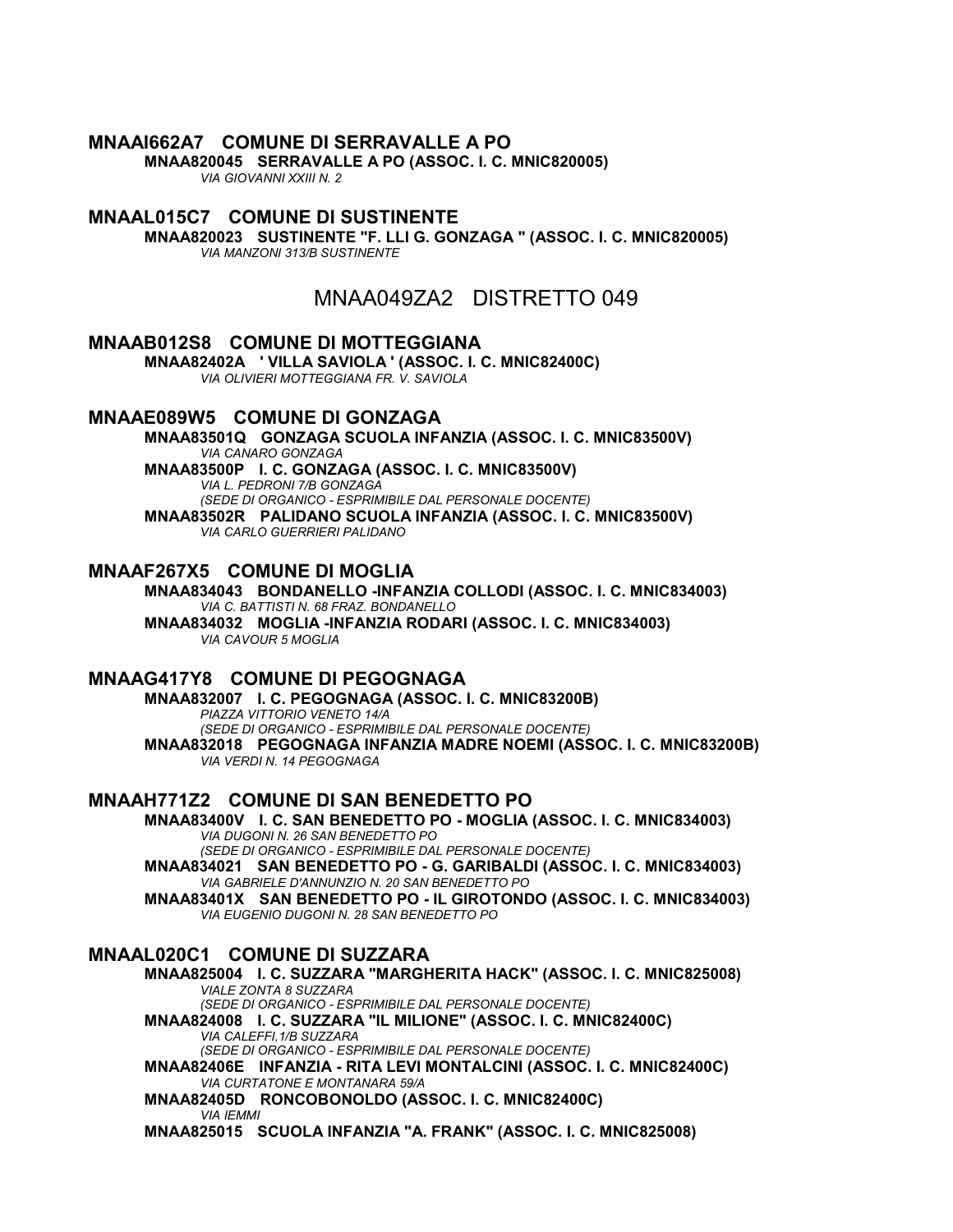*VIA P. NERUDA, 9 BRUSATASSO DI SUZZARA*

**MNAA825037 SCUOLA INFANZIA "ATLANTIDE" (ASSOC. I. C. MNIC825008)** *VIA F. MITTERAND 8/A*

**MNAA825026 SCUOLA INFANZIA "F. APORTI" (ASSOC. I. C. MNIC825008)** *VIA GUIDO 15/A SUZZARA*

**MNAA82403B SUZZARA - 'GIANNI RODARI' (ASSOC. I. C. MNIC82400C)** *VIA LAMBRAKIS SUZZARA*

**MNAA82404C SUZZARA - 'I GIRASOLI' (ASSOC. I. C. MNIC82400C)** *PIAZZALE DELLA RESISTENZA SUZZARA*

**MNAA824019 TABELLANO (ASSOC. I. C. MNIC82400C)** *VIA CARETTA SUZZARA-FR. TABELLANO*

# MNAA050ZQ0 DISTRETTO 050

# **MNAAB110S4 COMUNE DI BOZZOLO**

**MNAA82301D BOZZOLO - G. C. GONZAGA (ASSOC. I. C. MNIC82300L)** *VIA F. APORTI, 6 BOZZOLO* **MNAA82300C I. C. BOZZOLO (ASSOC. I. C. MNIC82300L)** *VIA ARINI 4/6 BOZZOLO (SEDE DI ORGANICO - ESPRIMIBILE DAL PERSONALE DOCENTE)*

**MNAAD351V8 COMUNE DI DOSOLO MNAA83002N DOSOLO (ASSOC. I. C. MNIC83000Q)** *VIA 8 MARZO* **MNAA83003P VILLASTRADA (ASSOC. I. C. MNIC83000Q)**

## **MNAAD959V1 COMUNE DI GAZZUOLO**

**MNAA809039 GAZZUOLO - MATERNA (ASSOC. I. C. MNIC80900A)** *VIA MARCONI 9/B GAZZUOLO*

# **MNAAE922W4 COMUNE DI MARCARIA**

**MNAA82703V CAMPITELLO (ASSOC. I. C. MNIC82700X)** *VIA KENNEDY N. 11 FRAZ. CAMPITELLO* **MNAA82704X CASATICO (ASSOC. I. C. MNIC82700X)** *VIA TARTARO N. 3 FRAZ. CASATICO*

**MNAAG816Y2 COMUNE DI POMPONESCO MNAA83004Q POMPONESCO (ASSOC. I. C. MNIC83000Q)** *VIA ROMA*

# **MNAAH342Z8 COMUNE DI RIVAROLO MANTOVANO**

**MNAA82303G CIVIDALE (ASSOC. I. C. MNIC82300L)** *VIA VENETO, 12 CIVIDALE MANTOVANO* **MNAA82304L RIVAROLO MANTOVANO - P. S. VOLTA (ASSOC. I. C. MNIC82300L)** *VIA C. ROSSI, 11 RIVAROLO MANTOVANO*

## **MNAAH652Z9 COMUNE DI SABBIONETA**

**MNAA809006 ISTITUTO COMPRENSIVO SABBIONETA (ASSOC. I. C. MNIC80900A)** *VIA DELL'ACCADEMIA,2 SABBIONETA (SEDE DI ORGANICO - ESPRIMIBILE DAL PERSONALE DOCENTE)* **MNAA809028 SABBIONETA - BREDA CISONI MAT. (ASSOC. I. C. MNIC80900A)** *VIA XXV APRILE FR. BREDA CISONI*

**MNAA809017 SABBIONETA-'GIULIA GONZAGA'MAT. (ASSOC. I. C. MNIC80900A)** *VIA P. FOA'6 SABBIONETA*

**MNAAI005A0 COMUNE DI SAN MARTINO DALL'ARGINE MNAA82302E SAN MARTINO DALL'ARGINE (ASSOC. I. C. MNIC82300L)**